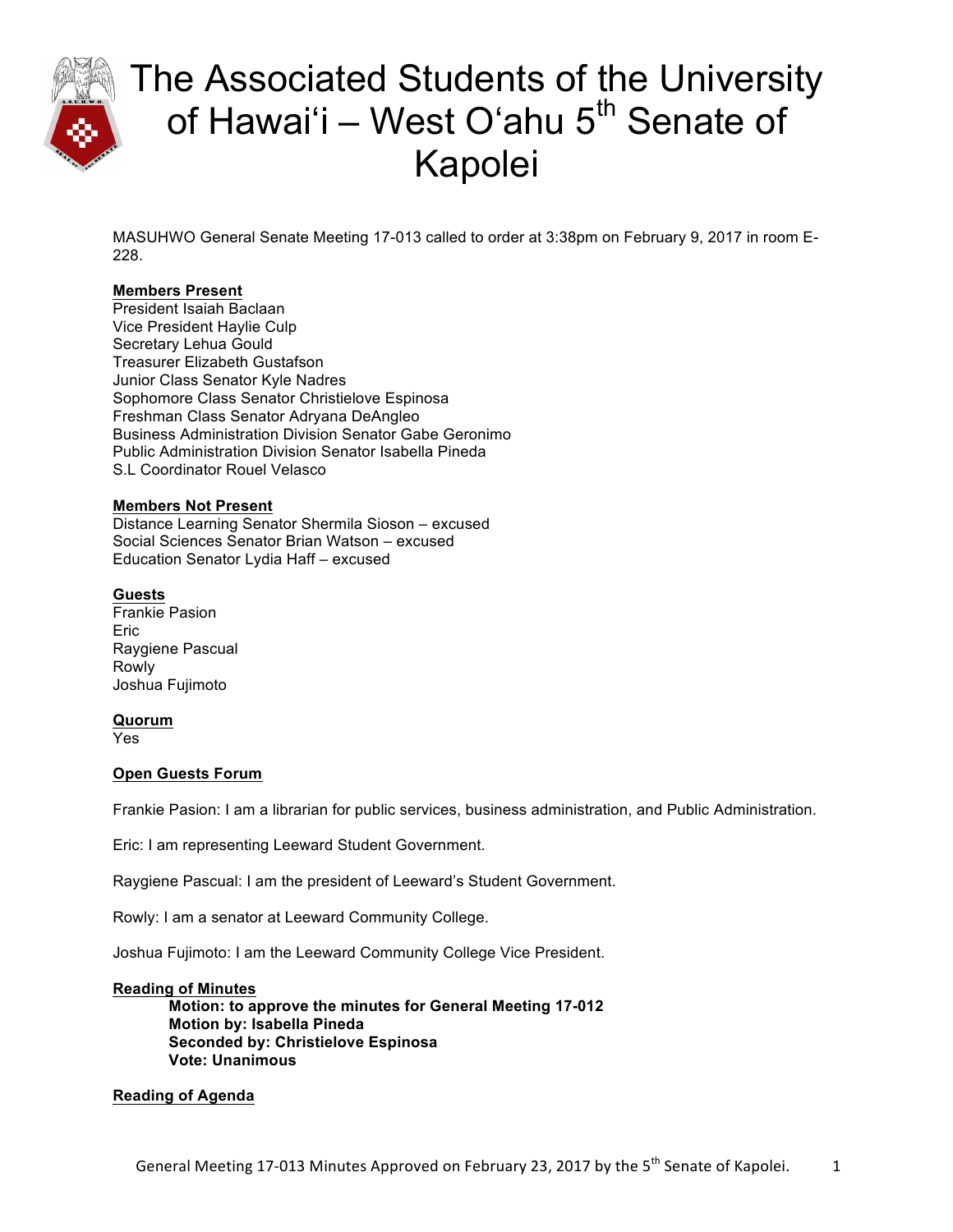

**Motion: to approve the agenda for General Meeting 17-013 Motion by: Lehua Gould Seconded by: Christielove Espinosa** 

**Resolved: Agenda for Meeting 17-013 approved with the following amendments** 

• **Strike New Business to remove 7.6 Previous Gift Cards** 

• **Strike New Business to remove 7.7 General Elections and Transitions Calendar Vote: Unanimous**

## **Internal Reports**

1. President

I attended the UH Caucus meeting this past Saturday. I've also been emailing certain constituents about concerns that they've been contacting me about and I've also attended the Transportation Committee meeting, which also helped to answer some of my questions regarding distance learning. Also, I spoke with the higher education chair at the capital about the Hawaii Promise Program and it seems very favorable in aiding UH students; I am looking forward to having a more formal meeting with him to discuss that.

## 2. Vice President

I am working with senators on their initiatives and have several meetings lined up for this week with senators. To senators, for your reports today, please share your initiative update, where you're at and whom you are interviewing to make progress on your initiative.

### 3. Secretary

I've continued to work on updating the website to make sure all of our documents are up to date.

### 4. Treasurer

I am finishing up and sending in the coffee bill.

### 5. Advisors

a. Student Life Coordinator

ASUHWO Office Reminders:

The office is a space to conduct business for ASUHWO purposes, not a place to be affectionate with your partner or for sleeping purposes. When conducting office hours, use the time wisely to work on your initiatives. Also, I've been tabling with Katrina to promote PUEO Leadership and ASUHWO's General Elections. I'm afraid that the amount of effort exerted in promoting General Elections has not been enough.

### Legislative Testimony Submissions:

It is the season for advocacy at the legislature for funding for positions, programs and capital improvement projects, all are welcome to submit testimony as a private student, but not as an official representative until the senate agrees with its own legislation to support. Please review the list of legislative items that were forwarded to you, yesterday, February  $8<sup>th</sup>$ , for legislation bills to be heard on Feb  $14<sup>th</sup>$ . I highly encourage as much student testimony as the legislature wants to hear.

E Ola Pono 2/21-2/4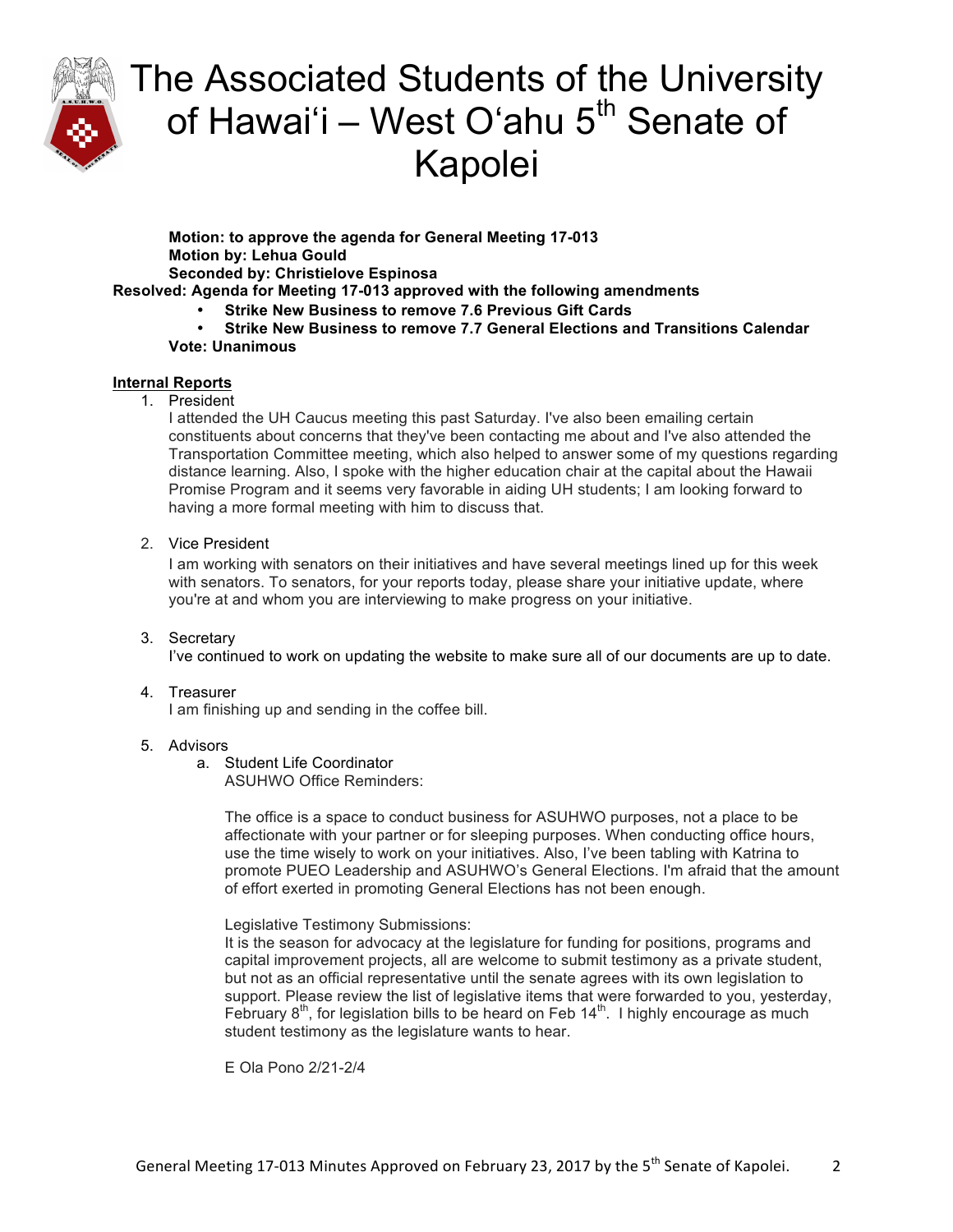

I am looking for students to be part of the team to give free hugs on 2/21, from 10am-1pm. Also, if students contact you with a concern or issue, please bring it up with me to discuss strategies of how to proceed.

## Initiatives:

Thank you to those who submitted their write-ups for review. Those are a great start. I would like to emphasize that the role of student government is to affect policies, processes and procedures in bettering the student experience at UHWO. Thank you to the three who submitted their write-ups

Frankie: If anyone needs help submitting testimony, we have a research guide online that can help you to find the schedule of everything. Therefore, if you email me, I can send you the research guide that I made for looking up the legislative measures and all of the other things that go on in the legislature.

## 6. Standing Committee Reports

- a. Budget and Finance No New Reports.
- b. Activities

Isaiah: I have sent out the tentative E Ola Pono action plan. It is fairly broad and up for discussion. People will need to take responsibility for certain aspects of the event such as who's setting up, breaking down, who will be the game facilitator, and who will be holding the surveys and giving information to students about our General Elections. I understand that several of our senators have wanted to conduct surveys, so this would be a great time to do so.

Christielove: As a recap of Club Rush, thank you to those who helped out and to Lehua for taking the initiative to set up and make sure that everything got to our booth so that we could begin the day. We realized that carrying the Connect Four from the lounge down to the courtyard is difficult, therefore we will be looking into attaching wheels to the bottom of the game to make transporting the board much easier. I would also like to recommend that we remember what were are promoting at the moment. We will be promoting the General Elections and informing people of what we as an organization work towards.

Lehua: I looked over the action plan and it is great that we want to do more than one activity but we should also keep in mind that we do not want to bite off more than we can chew being that only a few of us will be able to attend the event. I understand that we've agreed that only an hour of service is mandatory at these events, but as most of our senate is off campus, if you are able to serve more time, your help would be greatly appreciated.

c. Legislative

The Executive Board has discussed that the resolution drafted by our Distance Learning Senator still needs a bit of revision and is not yet ready to be passed on to the Legislative Committee for first reading. Therefore, we will be contacting Shermila to make sure that the proper revisions are made.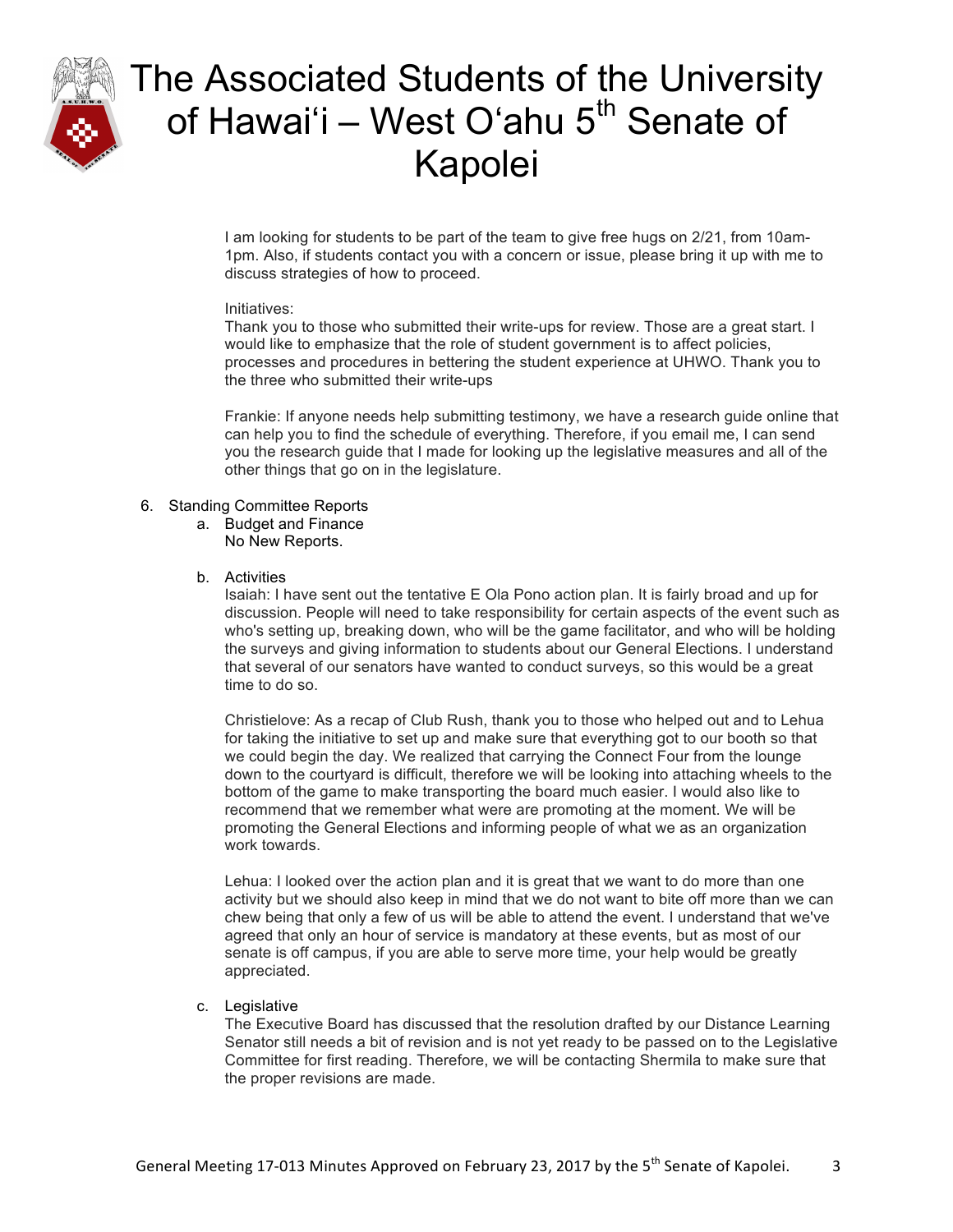

## 7. Ad Hoc Committees

a. Elections Committee

As Rouel has mentioned, we will need to better promote our General Elections, especially when it comes to the actual voting period. Last Spring, we were able to get 172 people to vote and we want to strive to collect more votes than that. Hopefully with a new, more accessible way to vote, people will be able more easily vote in our elections. We also want to consider Caucus Representatives for the next semester.

b. Transition Committee

We will discuss a timetable for transitioning training between the old senate and the new senate and the possibility of a passing the torch ceremony between both senates.

Christielove: I got confirmation form Lynn yesterday that we can table in the D-Building Tunnels on Monday and Wednesday from 12:00pm - 3:00pm.

## 8. Senators Report

a. Distance Learning Division Senator

I will send a resolution today on a different email as Google docs. Also, I participated in the transfer fair yesterday to encourage students to enroll in our university. I also talked to them about the distance learning senator position. I also have two incoming students that are interested in the distance learning senator position.

b. Junior Class Senator

Rouel has been helping me to format my initiative. So far, from my last report, I talked to Loʻea and we have set a date for the week of April 3rd, which would consist of the workshop hat I will be organizing. I had to reevaluate my initiative so it will be a workshop first for undecided students transitioning from sophomores into their junior year or undecided juniors who I'd have to connect with advising so that they can help to guide those undecided students. I also have been rounding up my professors from different divisions for help with this workshop. I will continue to focus on this initiative first before moving on to the next.

Rouel: Because part of your initiative involves sophomores, are you working with Christielove? As the sophomores are Christielove's constituents, it would be a good idea to also involve her within your initiative.

Frankie: If you're interested and would like to set up a workshop with the library, we have resources and databases to look up job outlooks, job wages, articles about jobs, and so forth if the students want to look at more detailed information on jobs, what's trending in the next ten years, and so forth.

c. Sophomore Class Senator

I would really like to start getting more people to attend my constituency meetings to do surveying of the sophomore students who are struggling with determining a major or who have been undecided. Most of the people that I've spoken to, which are within the small cohort of sophomores I do know that are decided, it doesn't seem to be a big struggle and I know Loʻea is already providing career fairs and that is really helping students but he is not having a high attendance. Therefore, my next constituency meeting date is on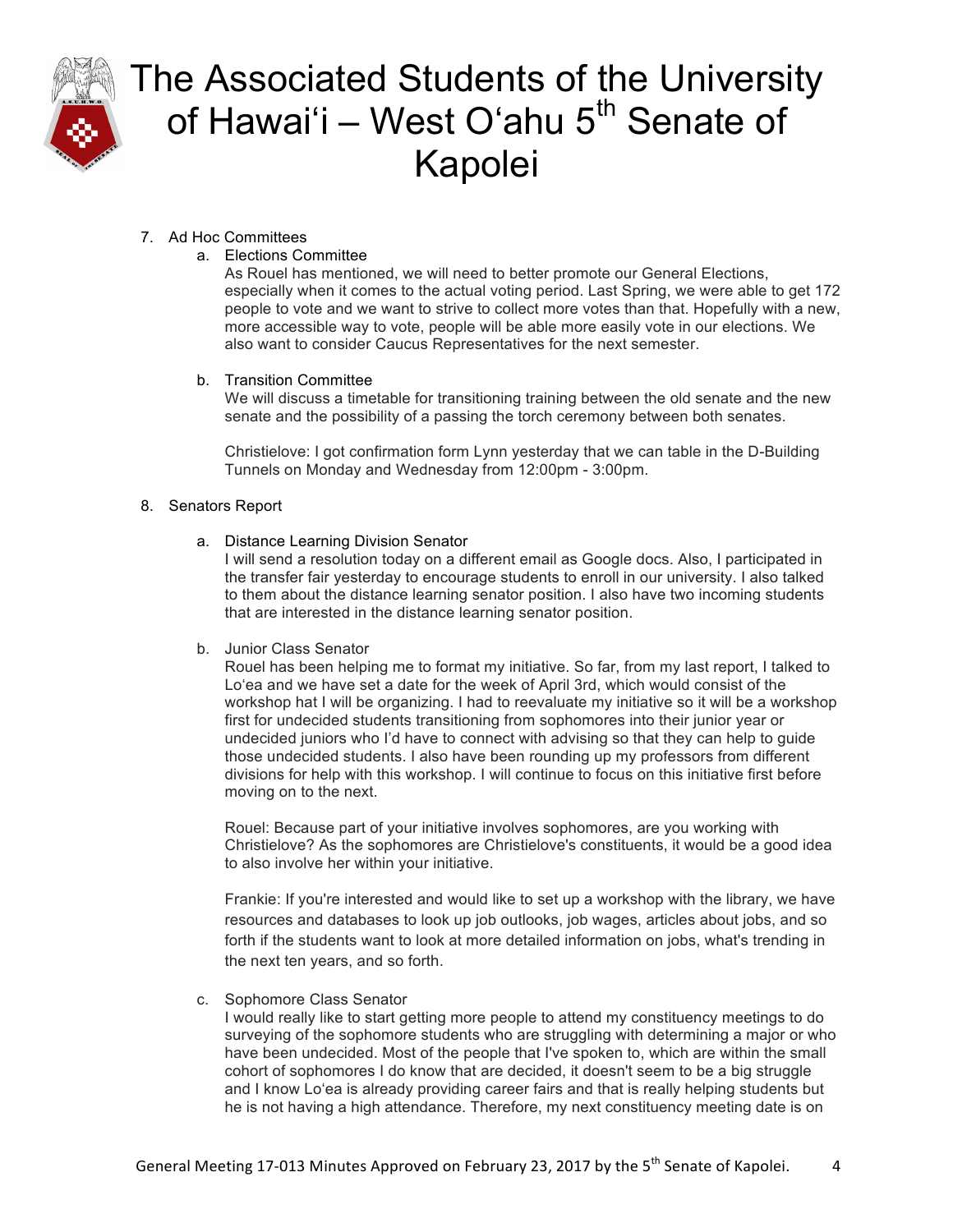

March 2nd and I am hoping to add another one on March 22nd. So far, my constituency meeting dates and times are only posted on the website so I will need to do a lot more promotion in order to increase my attendance. I am working on a survey that will ask students if they are decided or undecided and what their goals are or were before coming into college at West Oahu. Lastly, I am still working on my initiative proposal.

d. Freshman Class Senator

I have just been working on my initiative. I have decided to do the whole flower/ info cards the week before spring break so that I can uplift spirits before midterms or any other big projects that they may have. I am just working on getting my initiative report together so I can give it to the senate to look over. I had two students email me about my friends but after I emailed them back I haven't heard from them so just thinking of different things I can maybe do to get them to keep emailing me back.

- e. Business Administration Division Senator I just shared with everyone my initiative implementation plan for BigInterview.com; if you'd like to contribute feedback, your input would be greatly appreciated. I am still working on my initiative for the global entrepreneurship week with Kyle and the other UH system schools and will be sure to submit an implementation plan by our next meeting.
- f. Public Administration Division Senator I held my constituency meeting on Tuesday January 31st. I had one PUBA student come to express their feelings on practicums.

I completed my initiative plan and sent to all of ASUHWO. My initiative plan is to complete and distribute a completed list of approved practicum sites that PUBA students may use for their capstone. I have received complaints and concerns that students are led to believe that their professor will supply them with an internship or at least be able to refer them to something. I have learned from many of my constituents that this is not the case. I hope to be able to work closer with Dr. Kristina Guo in regards to my initiative. As of now, she has not responded to any of my attempts to get in touch with her.

g. Social Sciences Division Senator

My survey is coming along. I do have a question though regarding my next steps. Who should I send it in to approve? I have also talked with Christielove and asked her about the student who first brought up the idea about the daycare in order to have her look at it as well. No name is available but efforts will be made to figure it out. Apart from that, there isn't anything new to report. Next week I will have a constituency meeting though where I will receive (Hopefully) feedback and questions from my peers.

- h. Education Division Senator Constituency meetings are set. Have not heard back from Heller but they are meeting next week. Submitted official initiative proposal to Rouel, but still need to redefine and refocus.
- 9. Caucus Ambassador

Currently, we do not have a Caucus Ambassodor serving in the full capacity so Isaiah and Christielove have been serving in the capacity. We attended the Caucus meeting on Kauaʻi and we were welcomed very warmly by the Kauaʻi CC campus and we discussed several things; we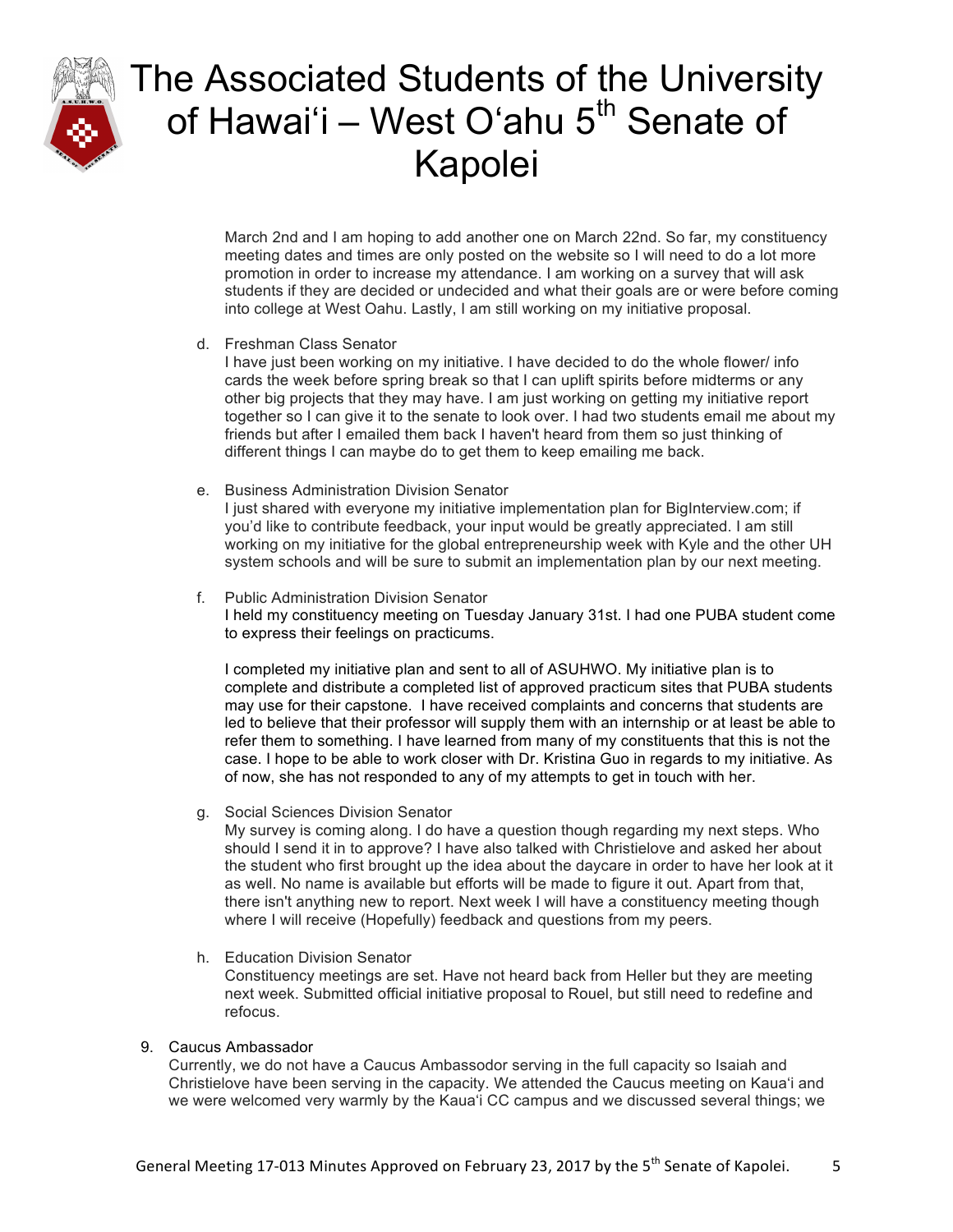

approved the Constitution and By Laws and we also discussed the primary focus of the bills that Caucus is trying to support during this legislative session. I will be sure to forward the minutes to you folks.

Christielove: It would be great if you guys could review the minutes just for the bills section.

Isaiah: ASUHWO does not have to support all of those bills, but if you feel passionately about one of those bills you may bring it to the senate and we can decide to submit testimony as a student government or we could submit personal testimony.

- 10. Campus Committee Report
	- a. Communications Committee No New Reports.
	- b. Transportation Committee

At our last meeting we discussed the van situation and the future of the Pueo Shuttle and whether or not the committee would enforce a stricter stance on their ridership in the sense that an issue has been that drivers will drive students to Mililani and LCC for example, which is a bit far. Therefore, whether or not the committee will enforce a strict destination or area to better benefit the students in the sense of not having to wait so long. We also discussed the potential of getting busses in the future from companies who will do the shuttling for us. They will not be implementing a one-committee system till April I believe, as this will be about the same time as we find the results for our General Elections. The new committee will consist of one ASUHWO member, one Pueo Leader, two other general students who'd like to serve in the capacity, and three other faculty members; a total of seven committee members.

- c. Technology Committee Awaiting meeting minute updates.
- d. Health Committee

The Health Committee meeting will be held tomorrow from 9:00am - 9:50am if anyone would like to sit in on the meeting.

e. Strategic Planning Committee

I've been forwarding the updates from the Strategic Planning committee to the senate and the next meeting is on March 3rd. I will start forwarding the updates to Kyle now that he has volunteered to serve on this committee.

#### **Motion: to appoint Kyle to the Strategic Planning Committee Motioned by: Isaiah Baaclan Seconded by: Isabella Pineda Vote: Unanimous**

Yea (s): [10] Vice President Culp, Secretary Gould, Treasurer Gustafson, and Senators Espinosa, DeAngelo, Pineda, Watson, Haff, Geronimo and Sioson. **Nay (s):** [0] **Abstain(s):** [0]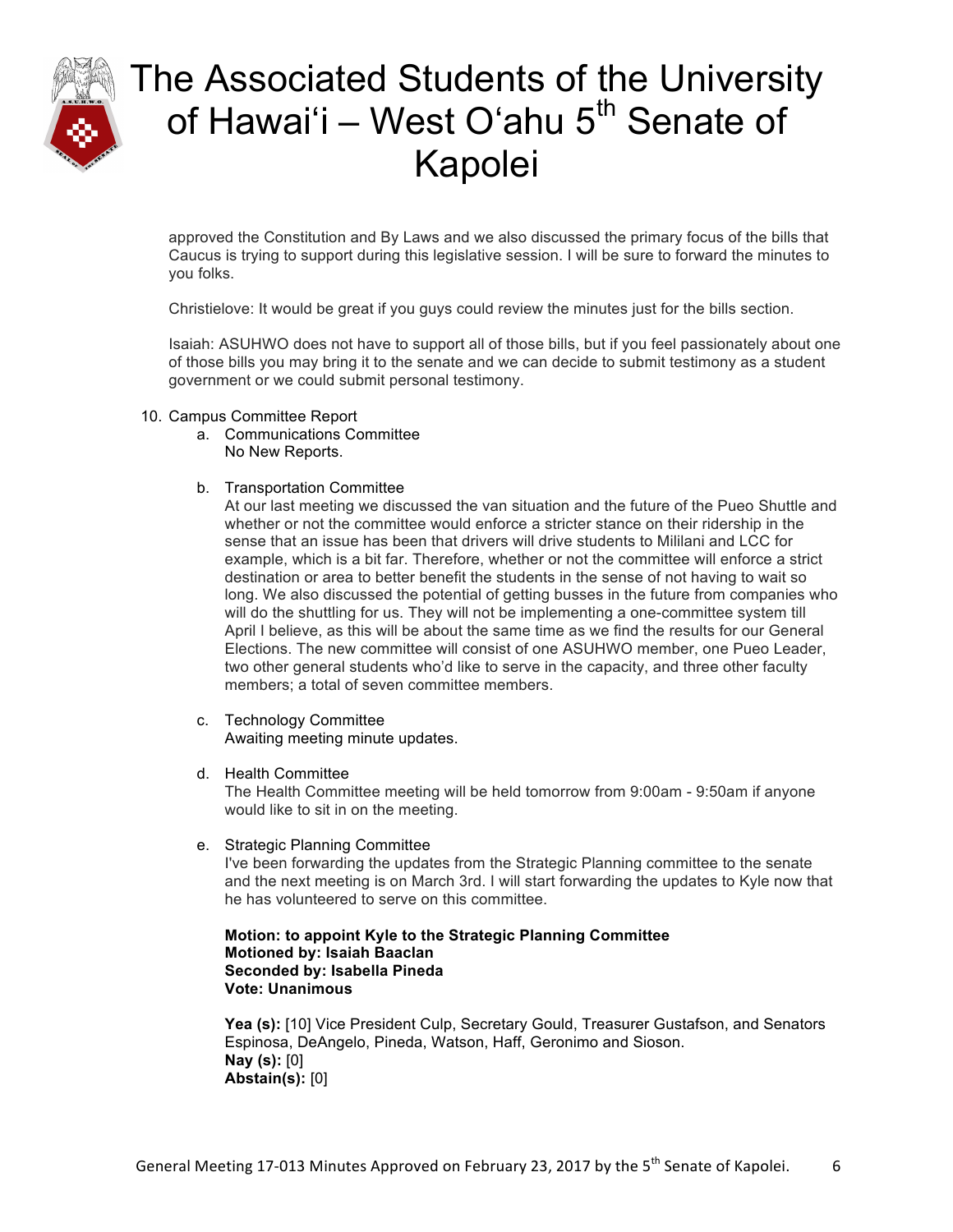

## **Unfinished Business**

1. Student Survey Roll Out Committee

Thank you to everyone who has been working to promote this survey. We have currently increased by 5.2% so we are now at a 17% participation rate and our goal for this survey is 20%. We are almost there and we are currently ranked second place in the entire UH system, percentage wise. We are a tad bit bellow UH Hilo by 1.1%. So let's keep promoting! Although this is not a competition, the more responses we can get from our constituents, the better we'll be able to address future concerns of the university.

All of the senate is required to take the survey and will need to provide proof of completion at our next meeting.

## 2. Island Liaison Ad Hoc Committee

I'd like to suggest that we discuss this in our next Executive Board meeting as our Distance Learning senator has expressed that there are people interested in taking over her position. Per the transportation committee, I was informed that fees for distance learning students such as activities and health fees are being done away with, so I will follow up with them about that.

Rouel: Yes, a follow up will need to take place as this brings about the issue regarding Oʻahu students who are completely online but still could possibly benefit from these services without being charged a fee for them.

## 3. Issue of Professional Liability Insurance

No New Updates. I will gather all of the information I have, forward it to the senate, and at our next Executive Board meeting, we can decide if we'd like to formulate a resolution or not for second reading.

4. Town Hall

We will discuss this during our next Executive Board meeting and then bring a decided upon date back to the senate.

5. Club Rush

As a recap of Club Rush, thank you to those who helped out and to Lehua for taking the initiative to set up and make sure that everything got to our booth so that we could begin the day. I'd also like to remind everyone that you are required to serve an hour of your time at these events, as this is a commitment you made by joining ASUHWO.

## **New Business**

1. E Ola Pono

It is mandatory for everyone to respond to the E Ola Pono action plan regarding a time when you will be able to table.

# 2. University Promise Program RESO

Chancellor Benham emailed Isaiah, asking that we send a letter supporting this bill. However, we are not allowed to provide support as a student government unless we push forward legislation, in this case, in the form of a resolution. The Hawaii Promise Program bill is a bill that would provide scholarships to provide for unmet financial needs of students within the UH system. There are two versions of this bill, 1591 and 1594. 1591 is only for the Community Colleges, which is why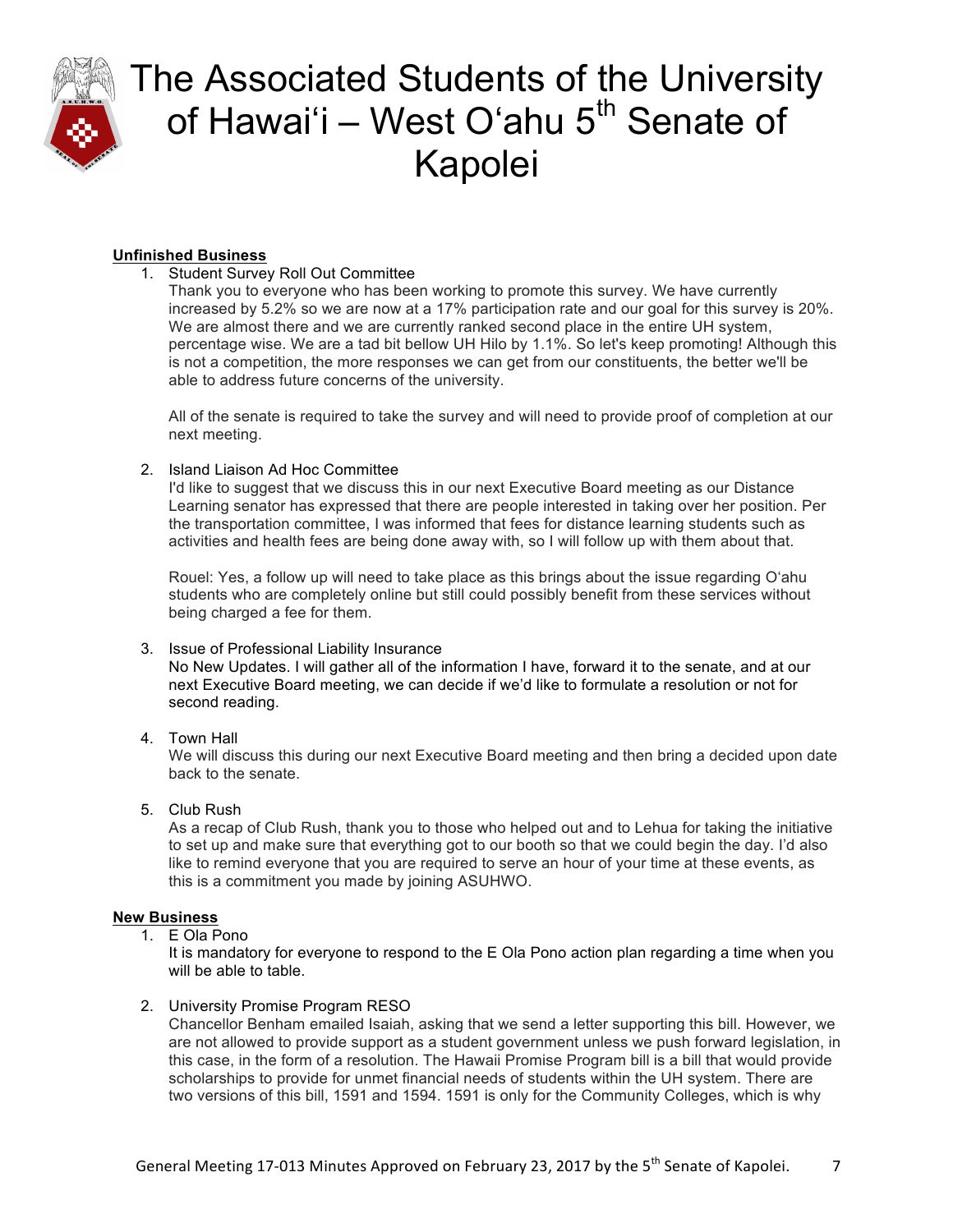

UHWO is backing bill 1594 because it is for the Universities. I've sent out a resolution to the senate and it potentially mimics a lot of the information from the actual bill itself but is not plagiarized.

#### **Motion: to Approve SR 17-03 Motioned by: Isabella Pineda Seconded by: Kyle Nadres**

## **Resolved: SR 17-03 approved with the following amendments**

- **Correct the second whereas to remove the dash before "to"**
- **Correct the fifth whereas to read "and" instead of "anb"**
- **Correct the sixth whereas to read "and" instead of "ab"**
- **Correct Now Therefore Be it Finally Resolved to include a space between "Vice" and "Chancellor"**
- **Correct Now Therefore Be it Finally Resolved to remove "interim"**
- **Correct Now Therefore Be it Finally Resolved to remove the comma before Vice Chancellor Judy Oliveria**
- **Correct Now Therefore Be it Finally Resolved to remove Planning and Campus Operations and the American Legion Auxiliary – Aloha Girls State Program**
- **Correct Now Therefore Be it Finally Resolved to include the UHWO Vice Chancellor of Academic Affairs Jeffrey Moniz.**
- **Correct Now Therefore Be it Finally Resolved to include the Hawaii State Legislature**
- **Correct Resolution No. to read "SR17-02"**

## **Vote: Unanimous**

Yea (s): [10] Vice President Culp, Secretary Gould, Treasurer Gustafson, and Senators Espinosa, DeAngelo, Pineda, Watson, Haff, Geronimo and Sioson. **Nay (s):** [0] **Abstain(s):** [0]

**Announcements and Open Forum**

**Meeting Adjournment at 5:04pm Motioned by: Isabella Pineda Seconded by: Kyle Nadres**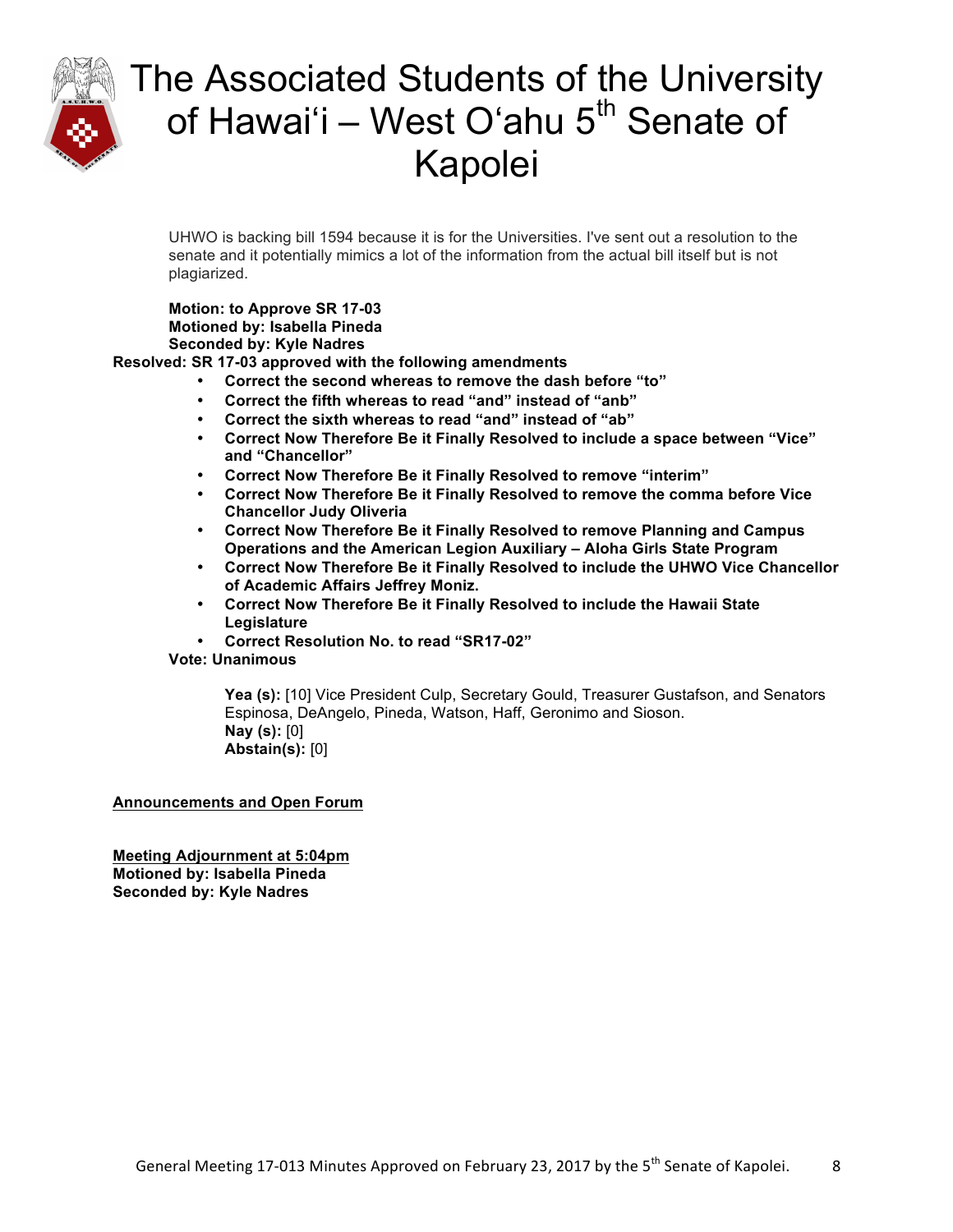

# **Voting Record**

| Approval of Agenda and Minutes: To Approve<br>Agenda for GM 17-013<br>Name<br>Abstain<br>Yea<br>Nav<br>Vote By<br>Proxy<br>x<br>N/A<br>Lehua<br>Gould<br>x<br>Christielove<br>N/A<br>Espinosa | Voting Record for General Meeting 17-013, |  |  |  |  |  |
|-----------------------------------------------------------------------------------------------------------------------------------------------------------------------------------------------|-------------------------------------------|--|--|--|--|--|
|                                                                                                                                                                                               |                                           |  |  |  |  |  |
|                                                                                                                                                                                               |                                           |  |  |  |  |  |
|                                                                                                                                                                                               |                                           |  |  |  |  |  |
|                                                                                                                                                                                               |                                           |  |  |  |  |  |
|                                                                                                                                                                                               |                                           |  |  |  |  |  |
|                                                                                                                                                                                               |                                           |  |  |  |  |  |
|                                                                                                                                                                                               |                                           |  |  |  |  |  |
|                                                                                                                                                                                               |                                           |  |  |  |  |  |
| X<br>Adryanna<br>N/A                                                                                                                                                                          |                                           |  |  |  |  |  |
| DeAngelo                                                                                                                                                                                      |                                           |  |  |  |  |  |
| <b>Kyle Nadres</b><br>X<br>N/A                                                                                                                                                                |                                           |  |  |  |  |  |
| X<br>Isabella<br>N/A                                                                                                                                                                          |                                           |  |  |  |  |  |
| Pineda                                                                                                                                                                                        |                                           |  |  |  |  |  |
| х<br>Brian<br>Yes                                                                                                                                                                             |                                           |  |  |  |  |  |
| Watson                                                                                                                                                                                        |                                           |  |  |  |  |  |
| X<br>Lydia Haff<br>Yes                                                                                                                                                                        |                                           |  |  |  |  |  |
| Shermila<br>x<br>Yes                                                                                                                                                                          |                                           |  |  |  |  |  |
| Sioson                                                                                                                                                                                        |                                           |  |  |  |  |  |

Voting Record for General Meeting 17-013, Approval of Agenda and Minutes: To Approve Minutes for GM 17-012

| Name                     | Yea | Nav | Abstain | Vote By<br>Proxy |
|--------------------------|-----|-----|---------|------------------|
| Lehua<br>Gould           | x   |     |         | N/A              |
| Christielove<br>Espinosa | x   |     |         | N/A              |
| Adryanna<br>DeAngelo     | x   |     |         | N/A              |
| <b>Kyle Nadres</b>       | X   |     |         | N/A              |
| Isabella<br>Pineda       | x   |     |         | N/A              |
| Brian<br>Watson          | x   |     |         | Yes              |
| Lydia Haff               | X   |     |         | Yes              |
| Shermila<br>Sioson       | X   |     |         | Yes              |

| Voting Record for General Meeting 17-013,  |     |  |             |         |  |
|--------------------------------------------|-----|--|-------------|---------|--|
| Approval of Agenda and Minutes: To appoint |     |  |             |         |  |
| Kyle to the Strategic Planning Committee   |     |  |             |         |  |
| Name                                       | Yea |  | Nay Abstain | Vote By |  |
|                                            |     |  |             | Proxy   |  |
|                                            | X   |  |             | N/A     |  |
| Haylie                                     |     |  |             |         |  |
| Culp                                       |     |  |             |         |  |
| Elizabeth                                  | X   |  |             | N/A     |  |
| Gustafson                                  |     |  |             |         |  |
| Lehua                                      | X   |  |             | N/A     |  |
| Gould                                      |     |  |             |         |  |
| Christielove                               | x   |  |             | N/A     |  |
| Espinosa                                   |     |  |             |         |  |
| Adryanna                                   | x   |  |             | N/A     |  |
| DeAngelo                                   |     |  |             |         |  |
| Brian                                      | x   |  |             | Yes     |  |
| Watson                                     |     |  |             |         |  |
| Isabella                                   | x   |  |             | N/A     |  |
| Pineda                                     |     |  |             |         |  |
| Gabe                                       | x   |  |             | N/A     |  |
| Geronimo                                   |     |  |             |         |  |
| Lydia Haff                                 | X   |  |             | Yes     |  |
| Shermila                                   | x   |  |             | Yes     |  |
| Sioson                                     |     |  |             |         |  |

Voting Record for General Meeting 17-012, Approval of Agenda and Minutes: To Approve the allocation of gift cards amongst Club Rush, E Ola Pono, Brian's Social Sciences Initiative Survey, and ASUHWO General Elections<br>Name | Yea | Nay | Abstain | V Yea | Nay | Abstain | Vote By Proxy **Haylie** Culp  $X \qquad \qquad N/A$ **Elizabeth** Gustafson  $X \parallel$  N/A Lehua Gould  $X \parallel$  N/A **Christielove** Espinosa  $X \parallel W/A$ Adryanna DeAngelo  $X \parallel$   $\parallel$  N/A **Brian** Watson  $X \parallel$   $\parallel$  N/A Isabella Pineda  $X \parallel$   $\parallel$  N/A Gabe Geronimo  $X \parallel$   $N/A$ Lydia Haff  $\vert X \vert$   $\vert$   $\vert$   $\vert$  Yes